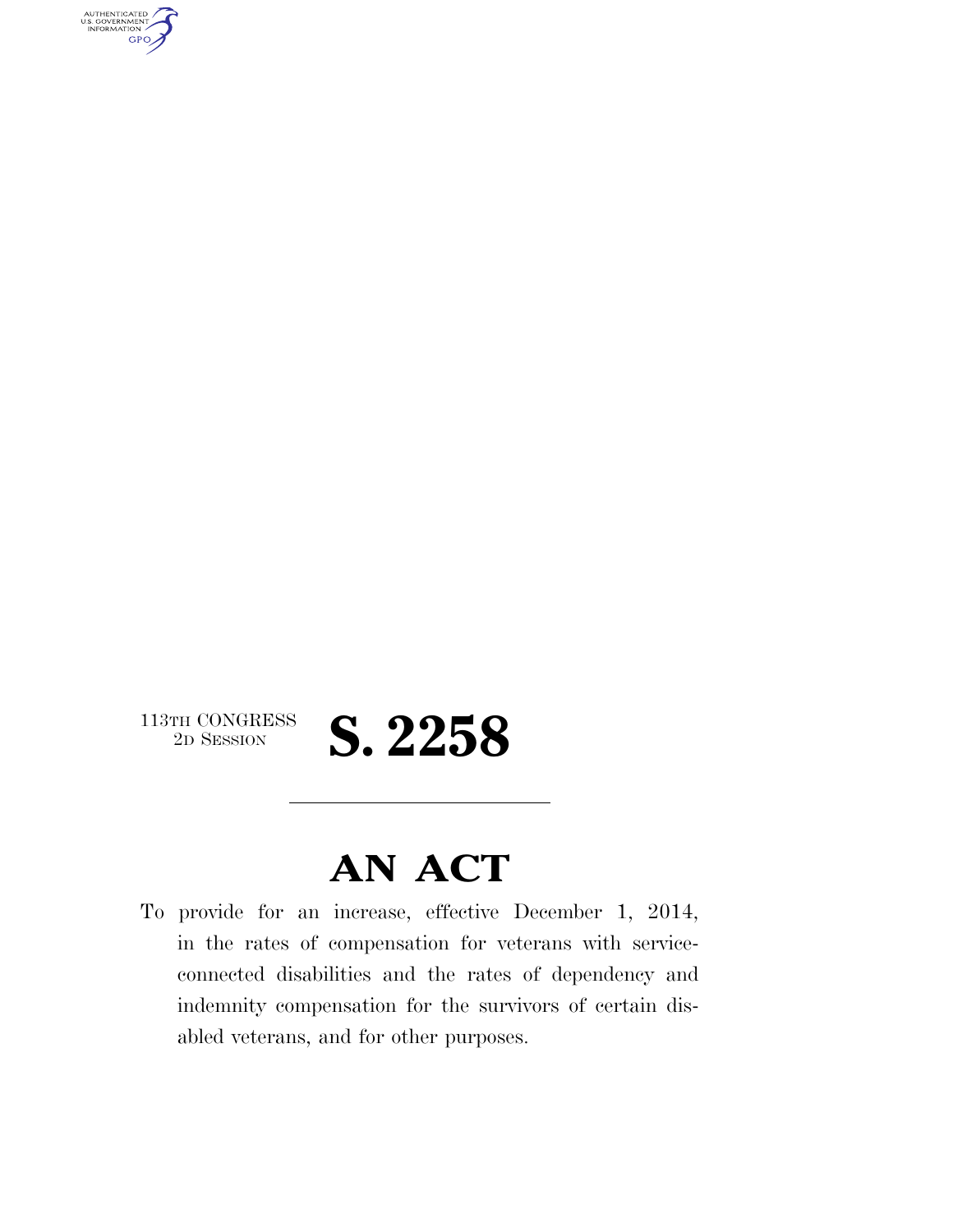| $\mathbf{1}$   | Be it enacted by the Senate and House of Representa-         |
|----------------|--------------------------------------------------------------|
| 2              | tives of the United States of America in Congress assembled, |
| 3              | <b>SECTION 1. SHORT TITLE.</b>                               |
| $\overline{4}$ | This Act may be cited as the "Veterans' Compensa-            |
| 5              | tion Cost-of-Living Adjustment Act of 2014".                 |
| 6              | SEC. 2. INCREASE IN RATES OF DISABILITY COMPENSA-            |
| 7              | TION AND DEPENDENCY AND INDEMNITY                            |
| 8              | <b>COMPENSATION.</b>                                         |
| 9              | (a) RATE ADJUSTMENT.—Effective on December 1,                |
| 10             | 2014, the Secretary of Veterans Affairs shall increase, in   |
| 11             | accordance with subsection (c), the dollar amounts in ef-    |
| 12             | fect on November 30, 2014, for the payment of disability     |
| 13             | compensation and dependency and indemnity compensa-          |
| 14             | tion under the provisions specified in subsection (b).       |
| 15             | AMOUNTS TO BE INCREASED. The dollar<br>(b)                   |
| 16             | amounts to be increased pursuant to subsection (a) are       |
| 17             | the following:                                               |
| 18             | (1) WARTIME DISABILITY COMPENSATION.-                        |
| 19             | Each of the dollar amounts under section 1114 of             |
| 20             | title 38, United States Code.                                |
| 21             | (2) ADDITIONAL COMPENSATION FOR DEPEND-                      |
| 22             | ENTS.—Each of the dollar amounts under section               |
| 23             | $1115(1)$ of such title.                                     |
| 24             | CLOTHING ALLOWANCE.—The<br><b>(3)</b><br>dollar              |
| 25             | amount under section 1162 of such title.                     |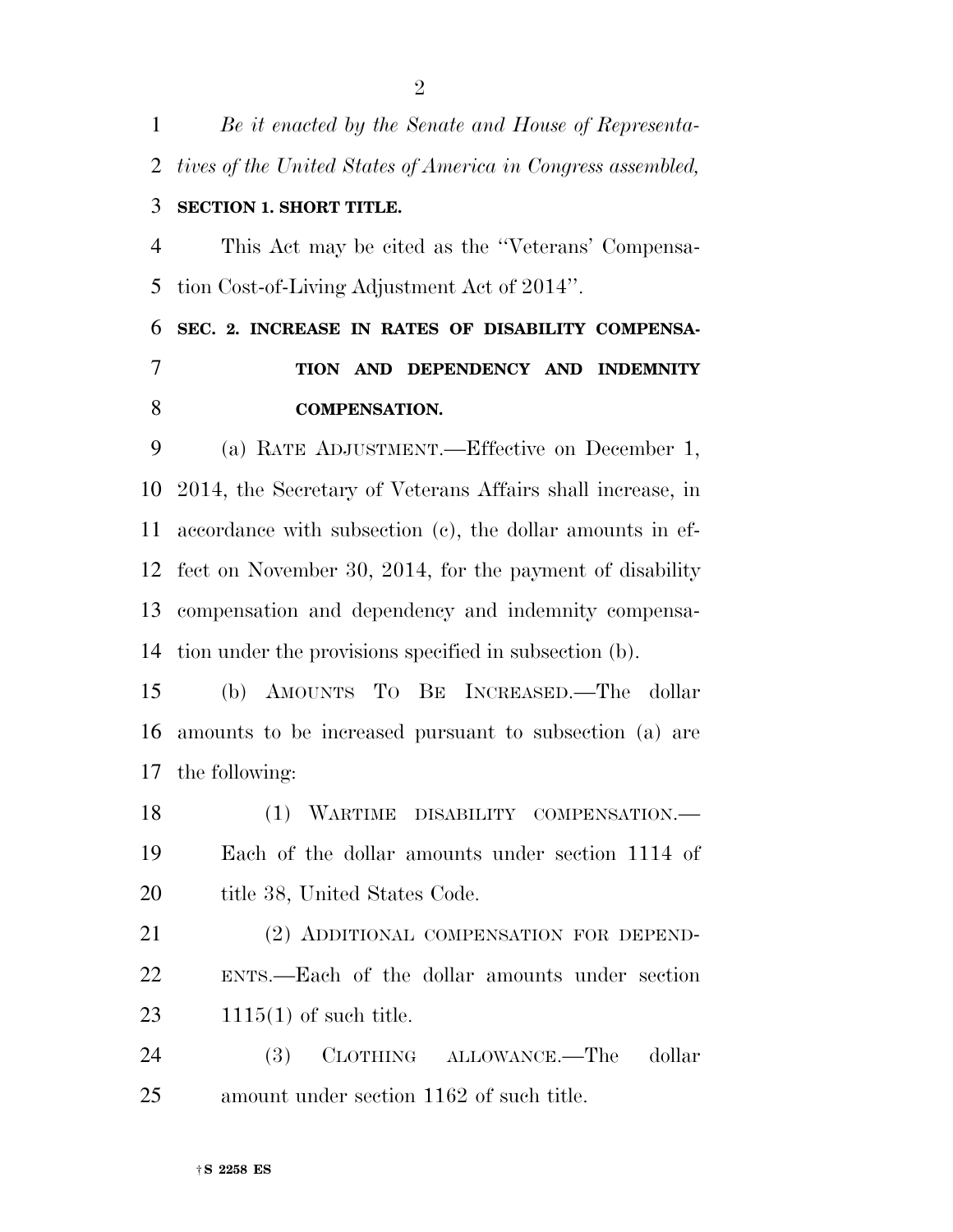(4) DEPENDENCY AND INDEMNITY COMPENSA- TION TO SURVIVING SPOUSE.—Each of the dollar amounts under subsections (a) through (d) of sec-tion 1311 of such title.

 (5) DEPENDENCY AND INDEMNITY COMPENSA- TION TO CHILDREN.—Each of the dollar amounts under sections 1313(a) and 1314 of such title.

 (c) DETERMINATION OF INCREASE.—Each dollar amount described in subsection (b) shall be increased by the same percentage as the percentage by which benefit amounts payable under title II of the Social Security Act (42 U.S.C. 401 et seq.) are increased effective December 1, 2014, as a result of a determination under section 215(i) of such Act (42 U.S.C. 415(i)).

 (d) SPECIAL RULE.—The Secretary of Veterans Af- fairs may adjust administratively, consistent with the in- creases made under subsection (a), the rates of disability compensation payable to persons under section 10 of Pub- lic Law 85–857 (72 Stat. 1263) who have not received compensation under chapter 11 of title 38, United States Code.

 (e) PUBLICATION OF ADJUSTED RATES.—The Sec- retary of Veterans Affairs shall publish in the Federal Register the amounts specified in subsection (b), as in-creased under subsection (a), not later than the date on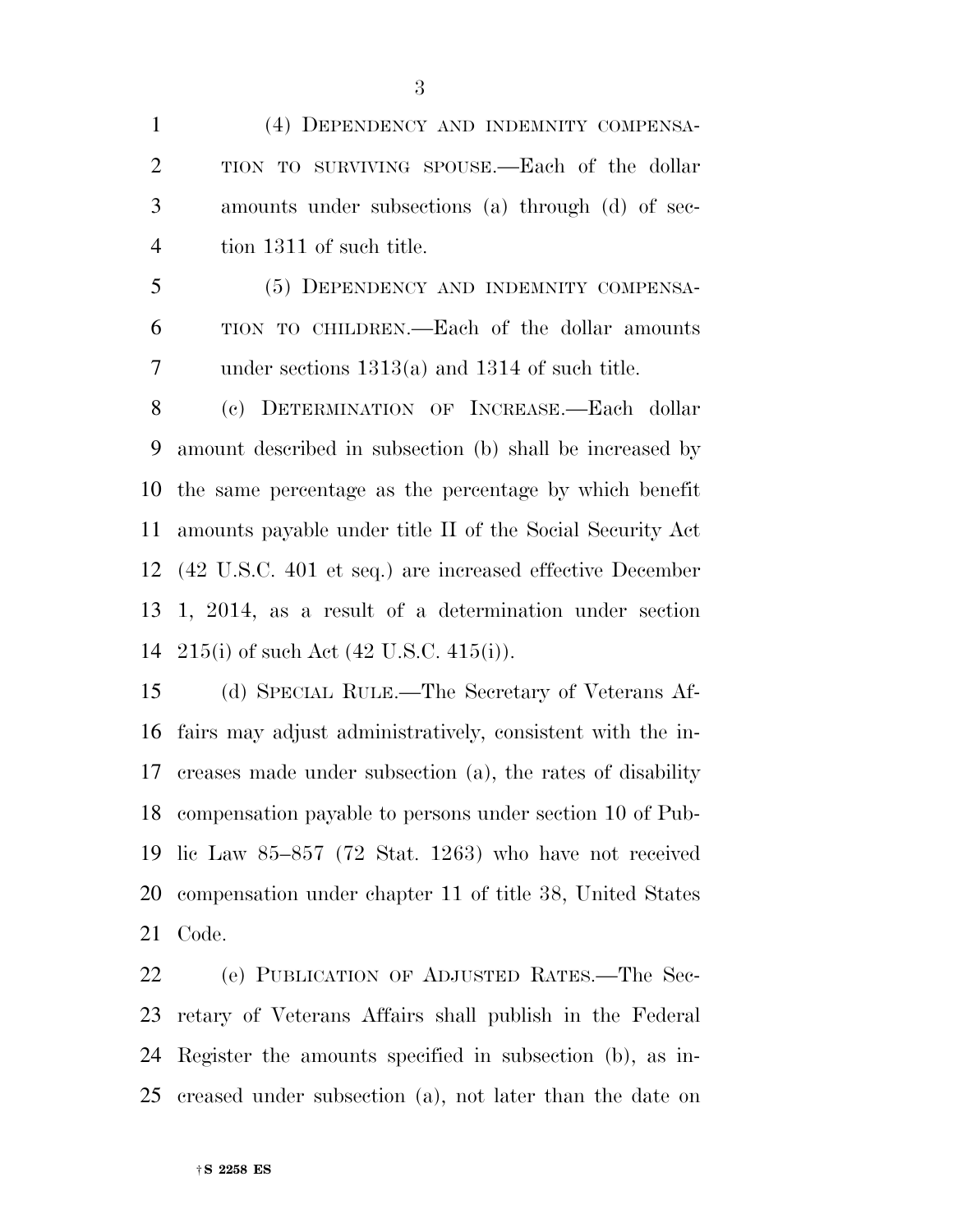1 which the matters specified in section  $215(i)(2)(D)$  of the 2 Social Security Act (42 U.S.C. 415(i)(2)(D)) are required

3 to be published by reason of a determination made under

4 section 215(i) of such Act during fiscal year 2015.

Passed the Senate September 11, 2014.

Attest:

*Secretary.*